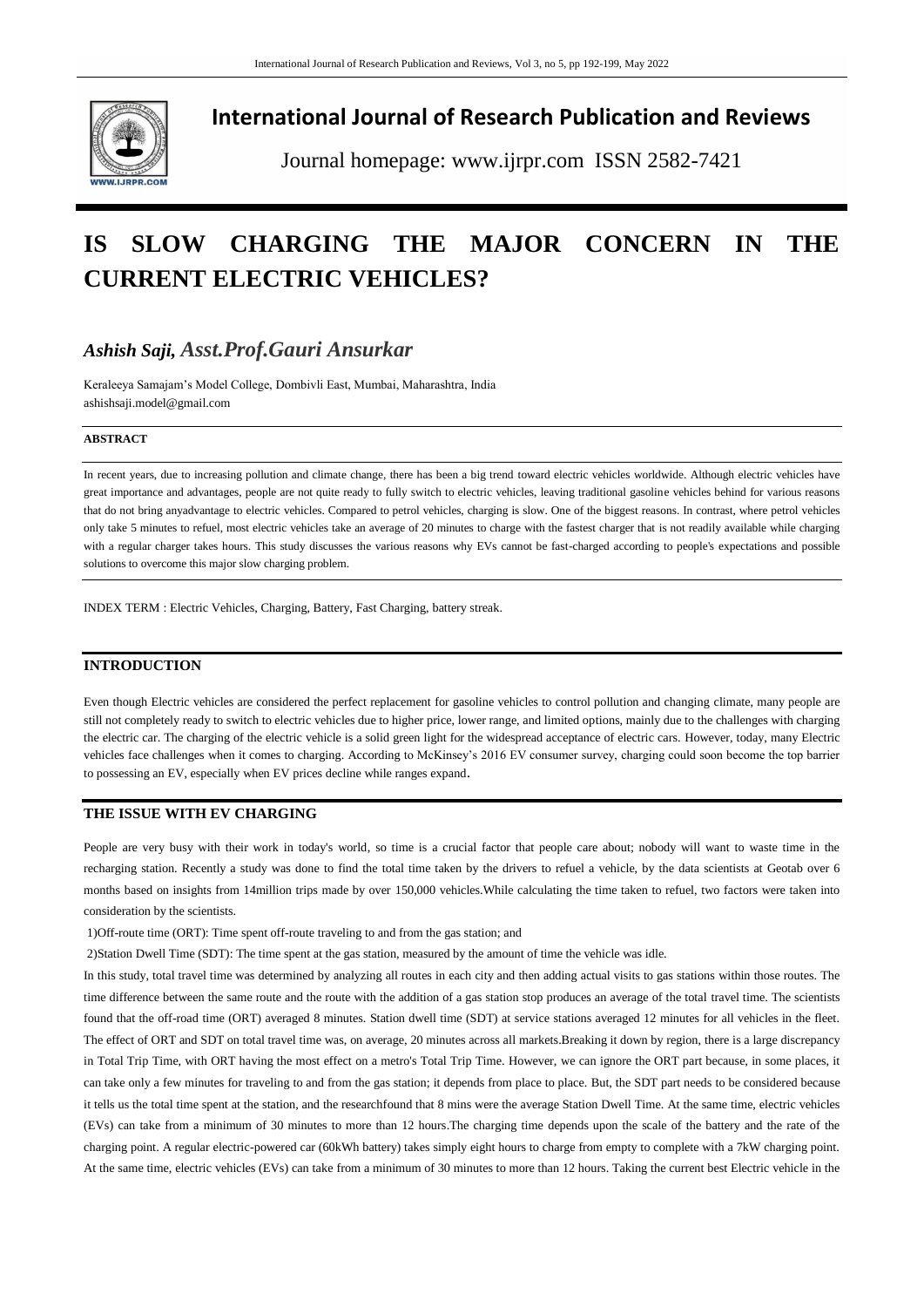market, the Tesla Model 3 takes 20 mins on average with a 150kW power source found at public charging locations.So, if we compare it to gasoline vehicles, the EVs take much more time to get recharged.

# **FACTORS THAT AFFECT THE SPEED OF EV CHARGING**

#### *SIZE OF THE BATTERY*

In terms of charging durations, battery size and level are obvious; a larger battery requires more time to charge than a smaller one, and an unfilled battery requires more time to charge than a filled battery. The types of batteries used in HEVs, PHEVs, EVs are:

#### **1) Lithium-Ion Batteries**

Electric powered strength. Li-ion Batteries Li-ion batteries are presently utilized in maximum transportable customer electronics and molecular telephones and laptops because of their excessive strength consistent with unit mass compared to different battery garage systems. They have an excessiveelectricity-to-weight ratio, excessive strength efficiency, appropriate temperature overall performance, and coffee self-discharge. Most lithium-ion battery additives may be recycled. However, the value of fabric recuperation stays a challenge. The State Department of Energy also helps the Lithium-Ion Battery Recycling Award pick out answers for collecting, sorting, storing, and transporting used and discarded lithium-ion batteries for disposal. Viable recycling and recuperation. Materials. Tiers from batteries to customer electronics. Research and improvement are ongoing to lessen its highly excessive value, enlarge its beneficial lifestyles, and deal with protection troubles related to overheating.



#### **2)Nickel Metal Hydride Batteries**

Nickel Metal Hydride batteries, generally utilized in computer systems and scientific equipment, provide affordable unique strength and electric potential. Nickel-metallic hydride batteries have a far longer lifestyle than lead-acid batteries and are secure and tolerate abuse. They are broadly utilized in HEVs. The real demanding situations of nickel-metallic hydride batteries are their excessive value, excessive self-discharge, and excessivetemperature warmness generation, and they want to manipulate hydrogen leakage.



#### **3) Lead-acid batteries**

Lead-acid batteries may be designed to be excessive electricity and are economical, secure, and reliable. However, low unique strength, terrible lowtemperature overall performance, and brief lifestyles and cycle time avert its use. Advanced excessive-electricity lead-acid batteries are being developed. However, those batteries are most straightforward utilized commercially to be had electric powered motors for auxiliary charging.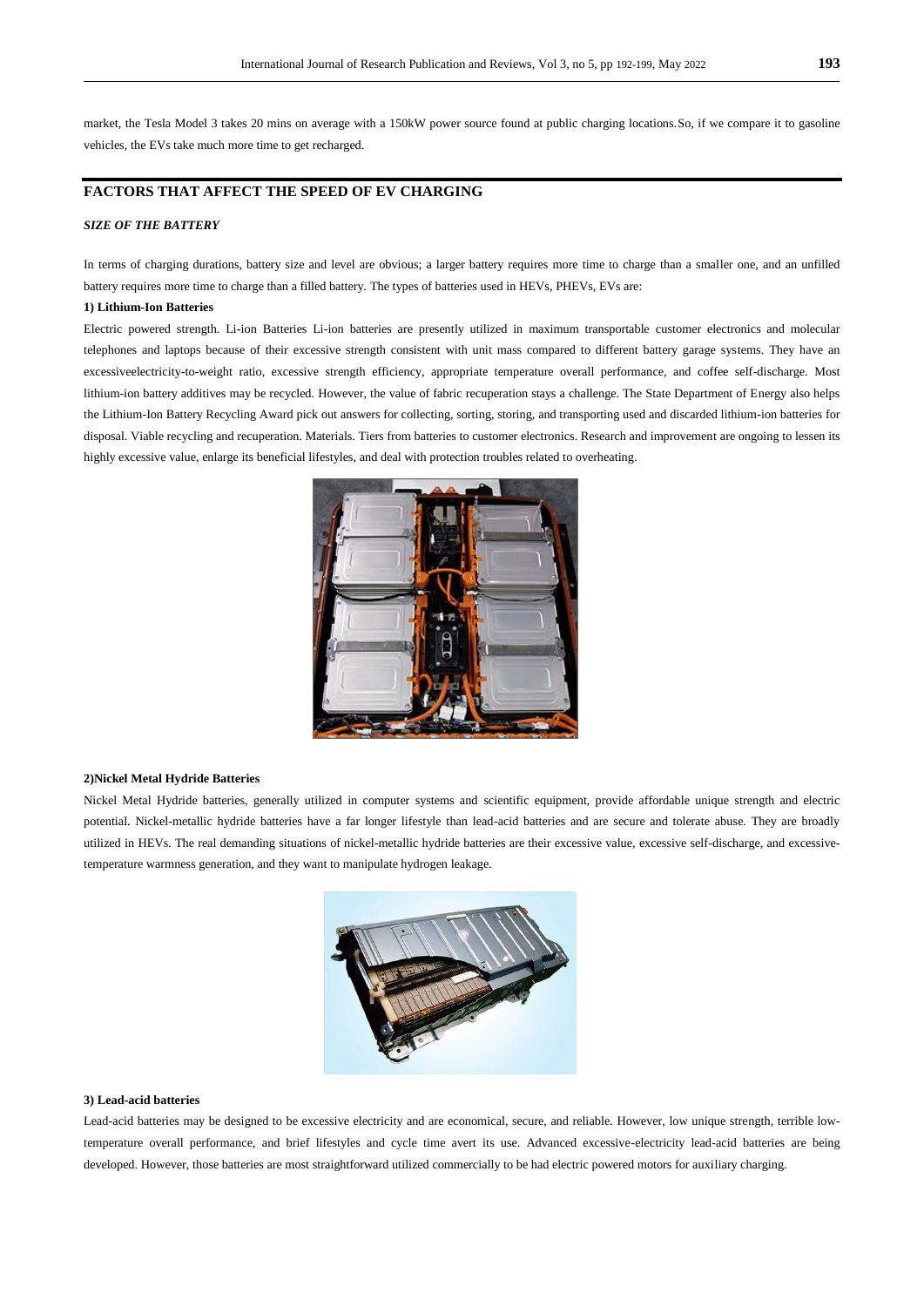



## **4) Ultra-capacitors**

Ultra-capacitors keep strength in a polarized liquid between an electrode and an electrolyte. The strength of garage potential will increase because the floor region of the liquid will increase. Supercapacitors can offer motors extra electricity at some stage in acceleration, mountaineering, and braking strength recuperation.

# *HIGHEST VEHICLE CHARGING RATE VS. PEAK CHARGE POINT CHARGING RATE*

The interaction between the maximum charging rate that the vehicle can handle and the maximum charging rate that a given charge point can spit out is an interesting factor affecting charging time. A 22kW charge point is fine if your EV's maximum charge rate is only 7kW; however, you won't be able to charge any quicker than 7kW. Charging stations are also rated to perform at different rates. Your vehicle will charge at 7kW if it can handle an 11kW charge rate, but you're using a charge point that can only deliver 7kW of current.

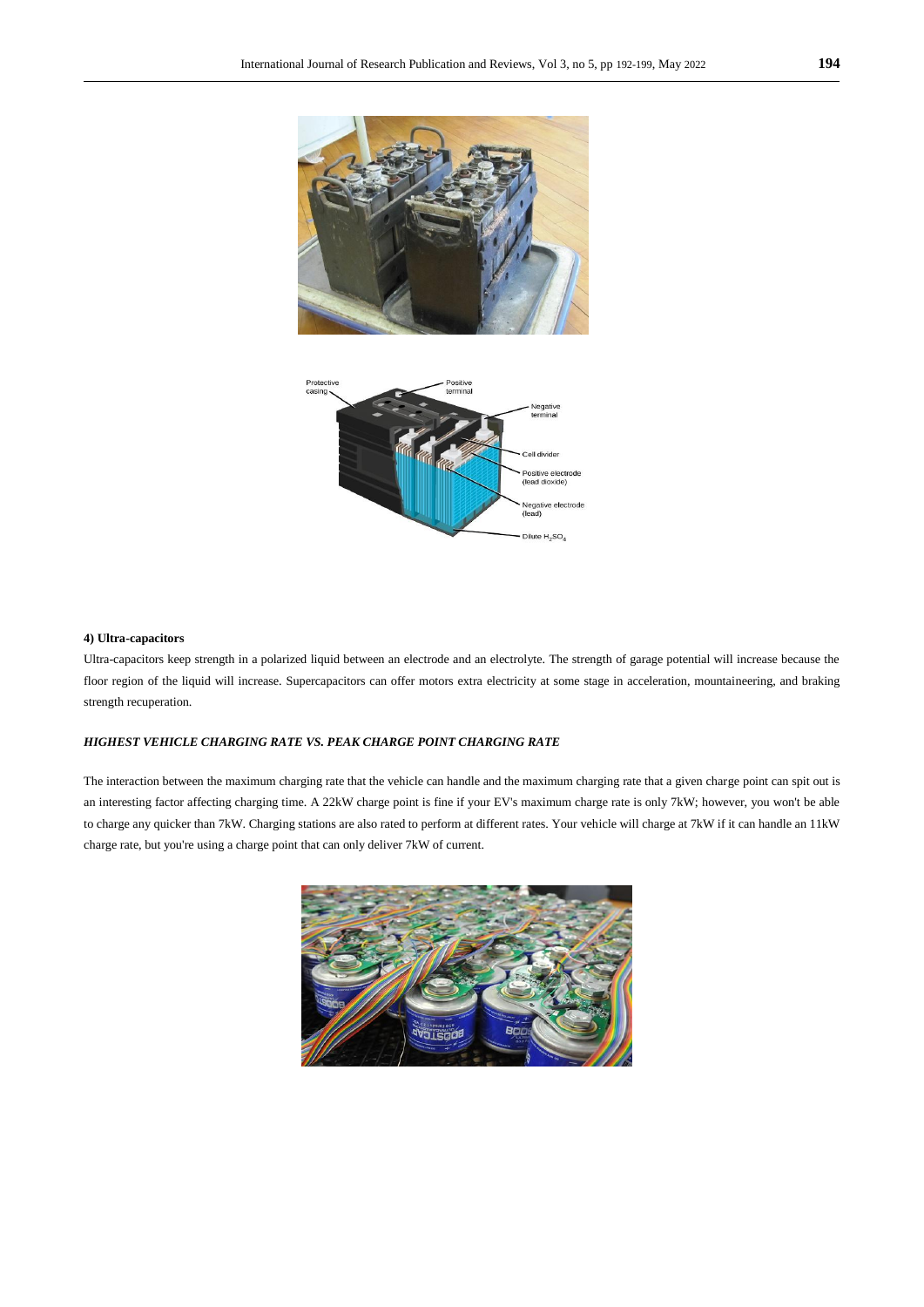

# *ENVIRONMENTAL ELEMENTS*

EV charging speed can also be affected by environmental factors. The battery may take a little longer to charge in cold weather. If you're charging with a rapid charger, this effect will be amplified. In cold weather, vehicles are less efficient, so the number of miles added per hour of charging decreases. If your car frequently heats up and cools down after short trips, you'll notice a difference because it takes energy to warm up the cabin and battery.

# **VARIOUS SOLUTIONS TO TACKLE THE SLOW CHARGING ISSUE**

The challenge with imposing excessive current into the existing battery is:

1) Decrease in Battery Life: The chemical breakdowns cause batteries to have a much shorter lifetime.

2) Creates Massive Heat: Current produces heat, hence when excessive current is passed onto the battery it will increase the temperature, therefore, leading to massive heat.

3) Still not that fast: Chemical process is slower so basically although faster it is just not that fast.

Regular lithium-ion batteries cannot be quickly charged at conditions lower than 50 degrees Fahrenheit, but a group of Penn State engineers has invented a battery that can self-heat, enabling speedy charging regardless of the ambient cold. The self-heating batteries employ a thin nickel foil with one end linked to the negative end but the other extending beyond the cell to generate a third terminal. A temperature sensor coupled to a switch enables electrons to flow through the nickel foil to complete the circuit when the heat is below room temp. This quickly heats the nickel foil via resistance heating and warms the interior of the battery. Once the battery's internal temperature is above room temperature, the switch flips open, and the electric current flows into the battery to quickly charge it.



Also last year, a global leader in niobium products bought 20 percent of the company, Battery Streak. The US-based start-up will develop its niobiumcontaining anode technology. This will allow your battery to obtain an 80 percent charge in under 10 minutes. The business also says their invention might make batteries safer owing to its techniques of managing the warmth while charging. Based on their tests, when charged at a 6C rate at ambient temperature their battery created a thermal gradient of just 8°C/14°F. 25 This is a lot reduced heat production compared to a commercial lithium-ion battery like Panasonic NCR18650PF, which may have an average temperature increase of approx. 27°C/49°F if recharged at a 4C frequency. 26 So a lesser charging rate, but a greater temperature. Besides a better user experience, their approach might assist a lot with a battery pack's temperature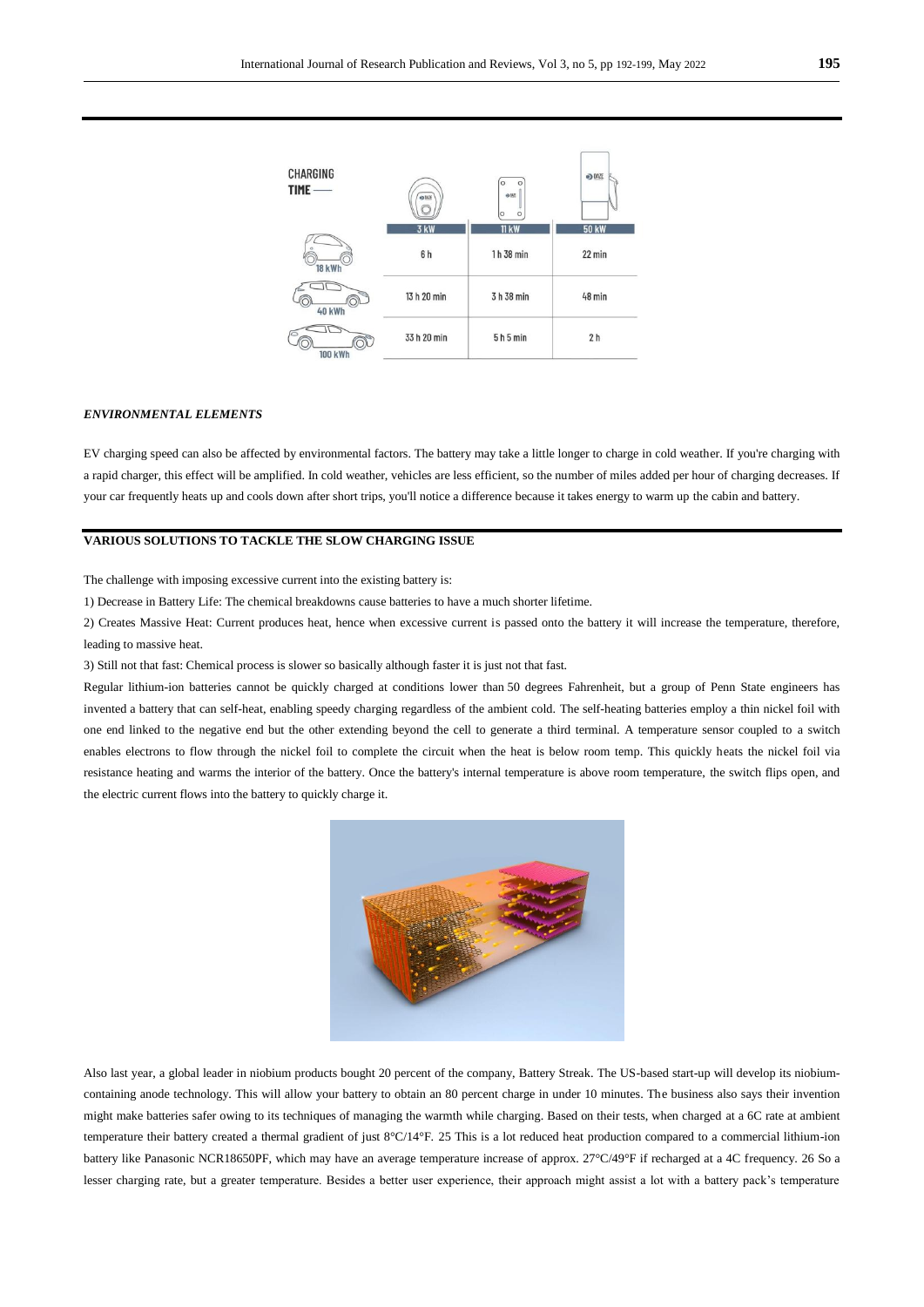What should be the average time taken to charge an electric vehicle from empty to full with a fast charger (22kW)?



#### **RESEARCH METHODOLOGY**

### **HYBRID MODEL**

A model may include both descriptive and analytical components.Adescriptive model's logical relationships can be examined and conclusions can be drawn to reason about the system. Nonetheless, the logical analysis yields quite different conclusions than a quantitative chemical investigation of system properties.

We first conducted a poll of 200 people utilizing an online form creator and data collection service to acquire information regarding people's awareness.

# **QUESTIONNAIRE**

- Electric Vehicles (EVs) are the perfect solution for decreasing pollution and its hazardous effect on the ecosystem
- What feature you will be looking for the most before buying an electric vehicle?
- How much range do you expect from an Electric vehicle per hour of charging?
- What charging method would you prefer?
- What should be the average time taken to charge an electric vehicle from empty to full with a fast charger (22kW)?
- What would you choose?
- Will you consider buying an Electric Vehicle shortly?
- What factors discourage you to consider buying an electric car?
- What should be the main fix so that more people shift towards Electric Vehicles?

# **RESULTS**

Electric Vehicles (EV's) is the perfect solution for decreasing pollution and its hazardous effect on ecosystem 200 responser

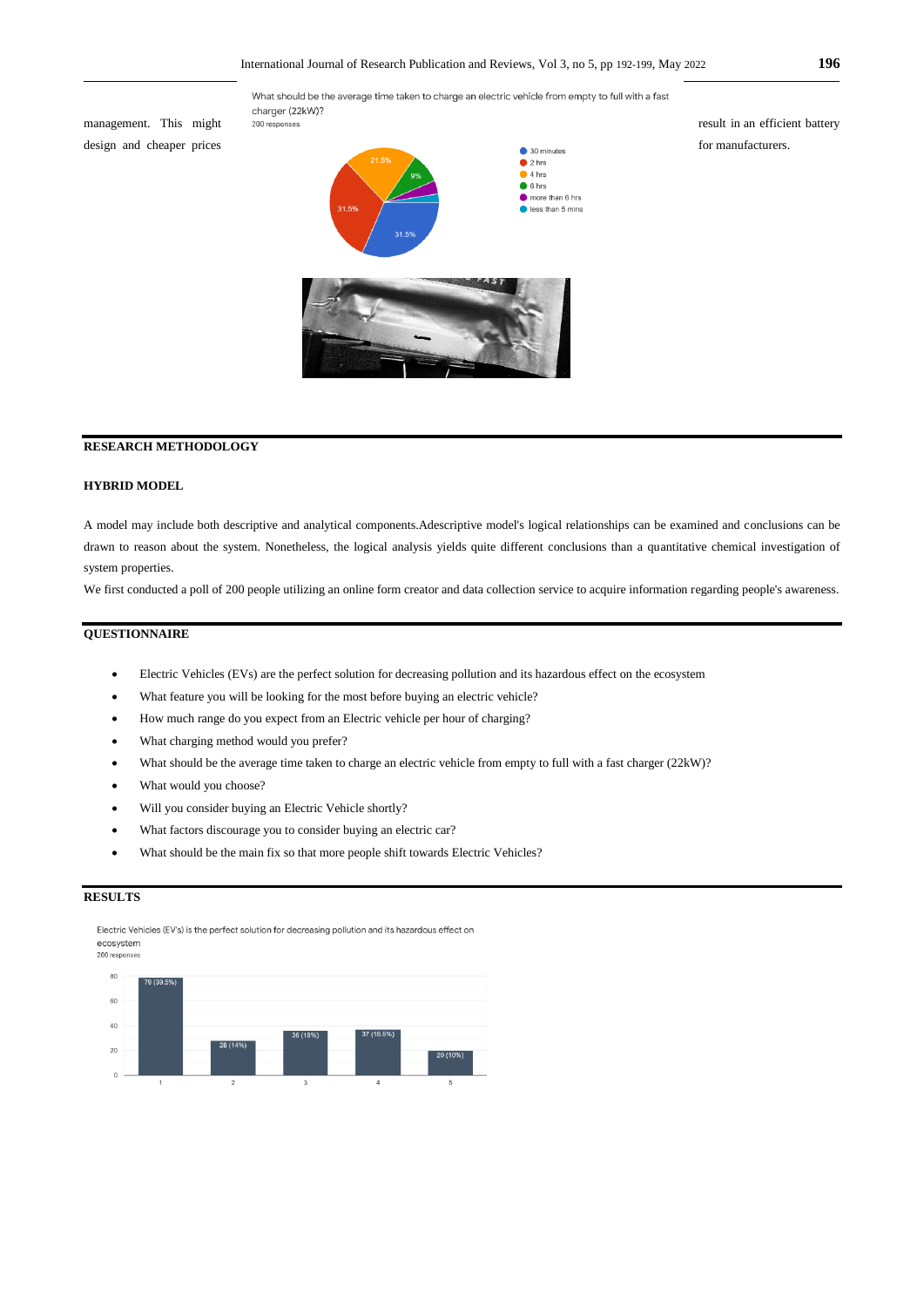What feature you will be looking for the most before buying an electric vehicle. 200 responses



How much range do you expect from an Electric vehicle per hour of charging? 200 responses



What charging method would you prefer? 200 responses



Will you consider buying an Electric Vehicle shortly? 200 responses



What should be the average time taken to charge an electric vehicle from empty to full with a fast charger (22kW)?

200 responses

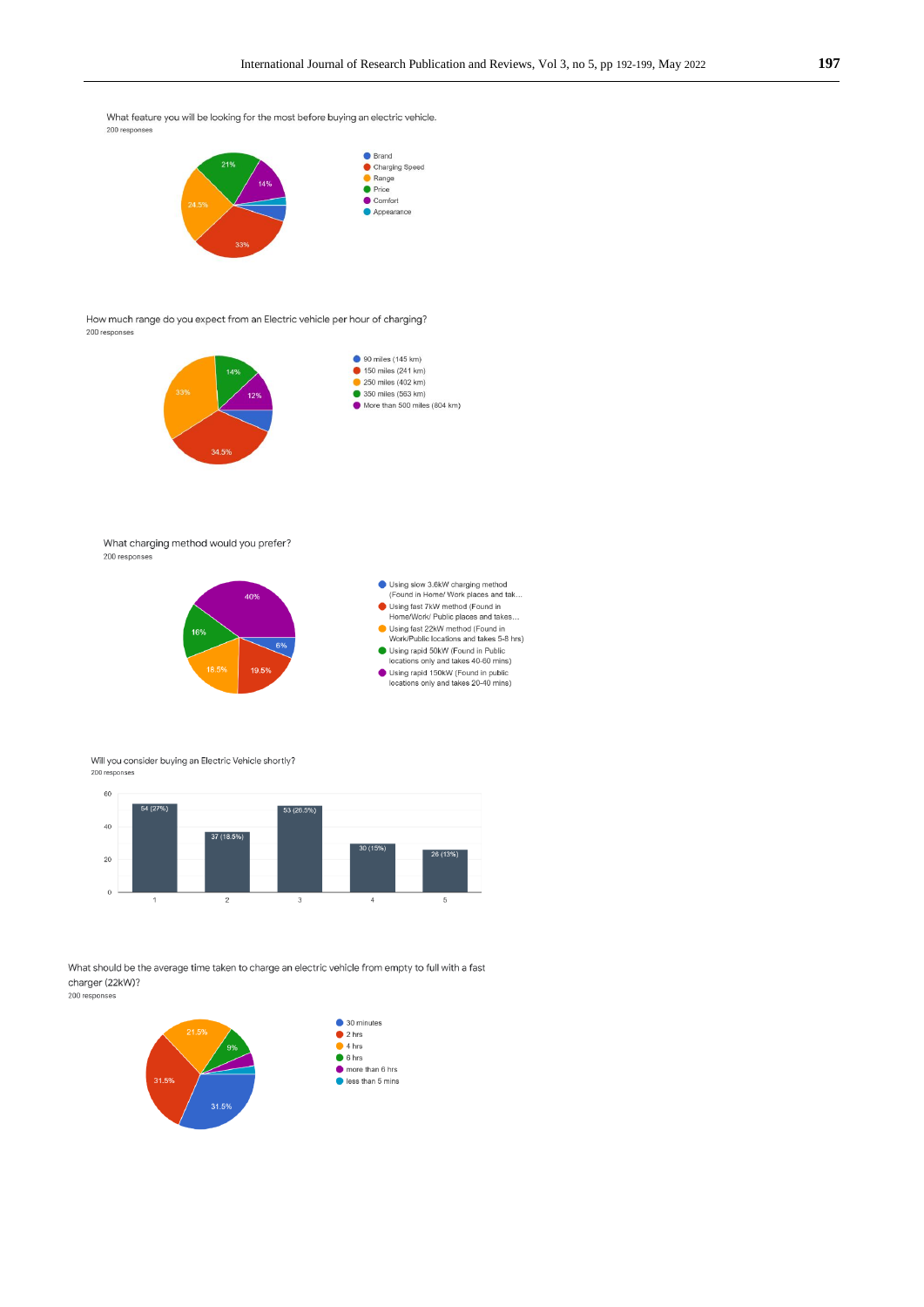What should be the main fix, so that more people shift towards Electric Vehicles 200 response



# **HYPOTHESIS TESTING**

Hypothesis testing is a sort of statistical reasoning that includes analyzing data from a sample to derive inferences about apopulation parameter or probability distribution. First, a hypothesis is created regarding the parameter or distribution.This is known as the null hypothesis, abbreviated as H0. After that, an alternative hypothesis (denoted Ha) is defined, which is the polar opposite of thenull hypothesis. Using sample data, the hypothesistesting technique determines whether or not H0 may be rejected. The statistical conclusion is that the alternative hypothesis Ha is true if H0 is rejected. For this paper,

Null Hypothesis (H0): Slow charging is not the biggest challenge in the present EVs.

Alternative Hypothesis (Ha): Slow charging is truly the biggest challenge of present EVs and needs to be fixed.

#### TEST (STATISTICS)

There are 3 tests available to determine if the null hypothesis is to be rejected or not. They are:

1) Chi-squared test

2) T-student test (T-test)

3) Fisher's Z test.

For this paper, we will be using a 2 tailed T-student test.

A t-test is an inferential statistic that determines if there is a significant difference in the means of two related groups.

- **Level of significance:** The chance of rejecting the null hypothesis when it is true is the significance level (also known as alpha or α). A significance level of 0.05, for example, means there's a 5% probability of discovering a difference when there isn't one. A lower significance level indicates that more evidence is required to reject the null hypothesis.
- **Level of confidence:** The confidence level indicates the probability that the location of a statistical parameter (such as the arithmetic mean) measured in a sample survey is also true for the entire population.

| Sr. No.                | Data            |
|------------------------|-----------------|
| 1                      | 39.5            |
| $\mathfrak{2}$         | 33              |
| 3                      | 34.5            |
| $\overline{4}$         | 40              |
| 5                      | 31.5            |
| 6                      | 60.5            |
| 7                      | 27              |
| 8                      | 33.5            |
| 9                      | 49.5            |
| Mean $(x)$             | 38.7777778      |
| Standard Deviation (s) | 9.7755679320979 |

Level of significance  $= 0.05$  i.e. 5%